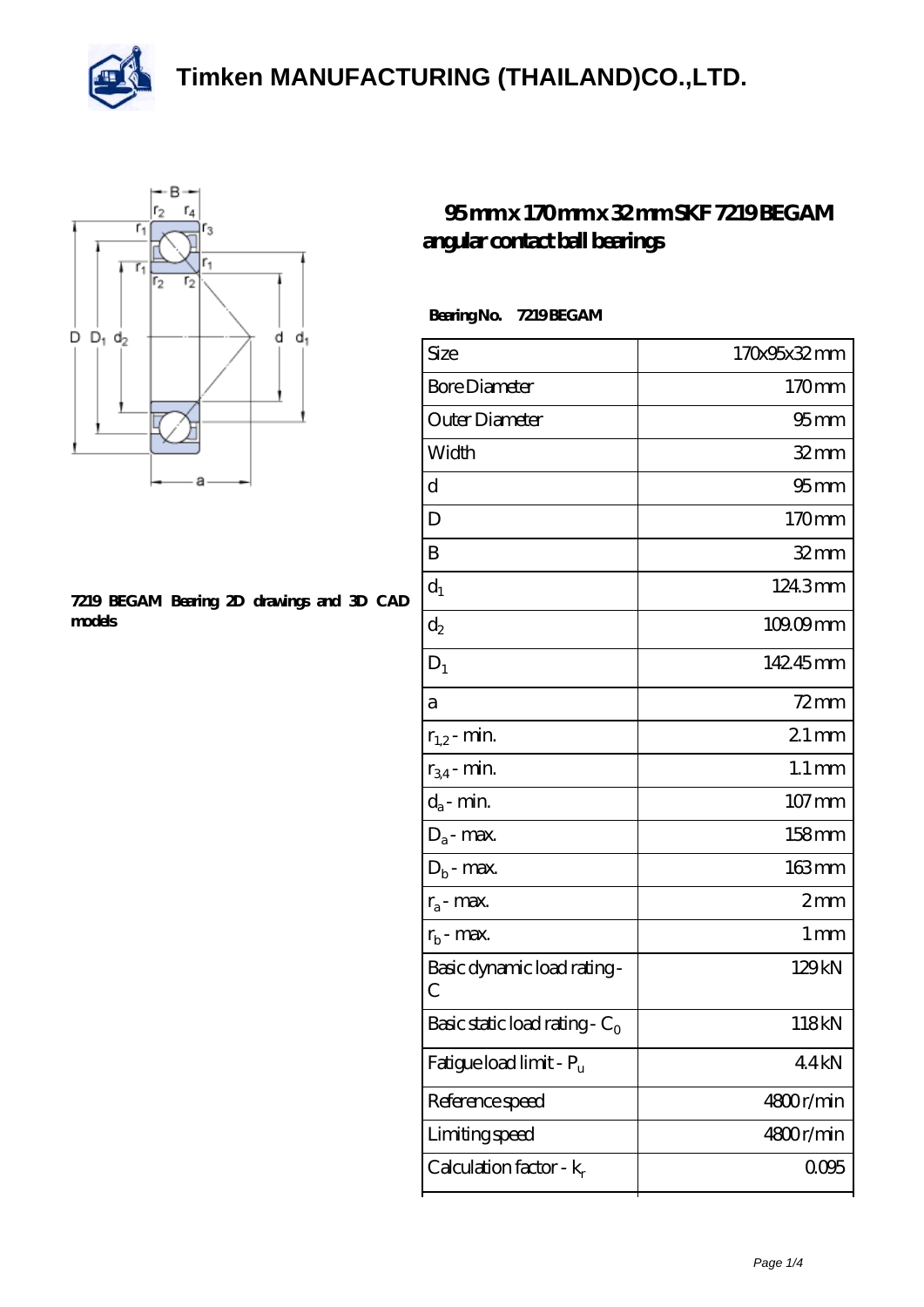

| Calculation factor - $k_a$         | 1.4                              |
|------------------------------------|----------------------------------|
| Calculation factor - e             | 1.14                             |
| Calculation factor - X             | 0.57                             |
| Calculation factor - $Y_0$         | 0.52                             |
| Calculation factor - $Y_1$         | 0.55                             |
| Calculation factor - $Y_2$         | 093                              |
| Calculation factor - X             | 035                              |
| Calculation factor - $Y_0$         | 026                              |
| Calculation factor - $Y_1$         |                                  |
| Calculation factor - $Y_2$         | 0.57                             |
| Category                           | Angular Contact Ball<br>Bearings |
| Inventory                          | 0 <sub>0</sub>                   |
| Manufacturer Name                  | <b>SKF</b>                       |
| Minimum Buy Quantity               | N/A                              |
| Weight / Kilogram                  | 296                              |
| Product Group                      | <b>BOO308</b>                    |
| Enclosure                          | Open                             |
| Flush Ground                       | Yes                              |
| Rolling Element                    | <b>Ball Bearing</b>              |
| Number of Rows of Balls            | Single Row                       |
| Precision Class                    | ABEC 3 ISO P6                    |
| Maximum Capacity / Filling<br>Slot | No                               |
| Snap Ring                          | No                               |
| Cage Material                      | Brass                            |
| Contact Angle                      | 40Degree                         |
| Internal Clearance                 | CO-Medium                        |
| Number of Bearings                 | 1 (Single)                       |
| Preload                            | Light                            |
| Mounting Arrangement               | Universal                        |
| Inch - Metric                      | Metric                           |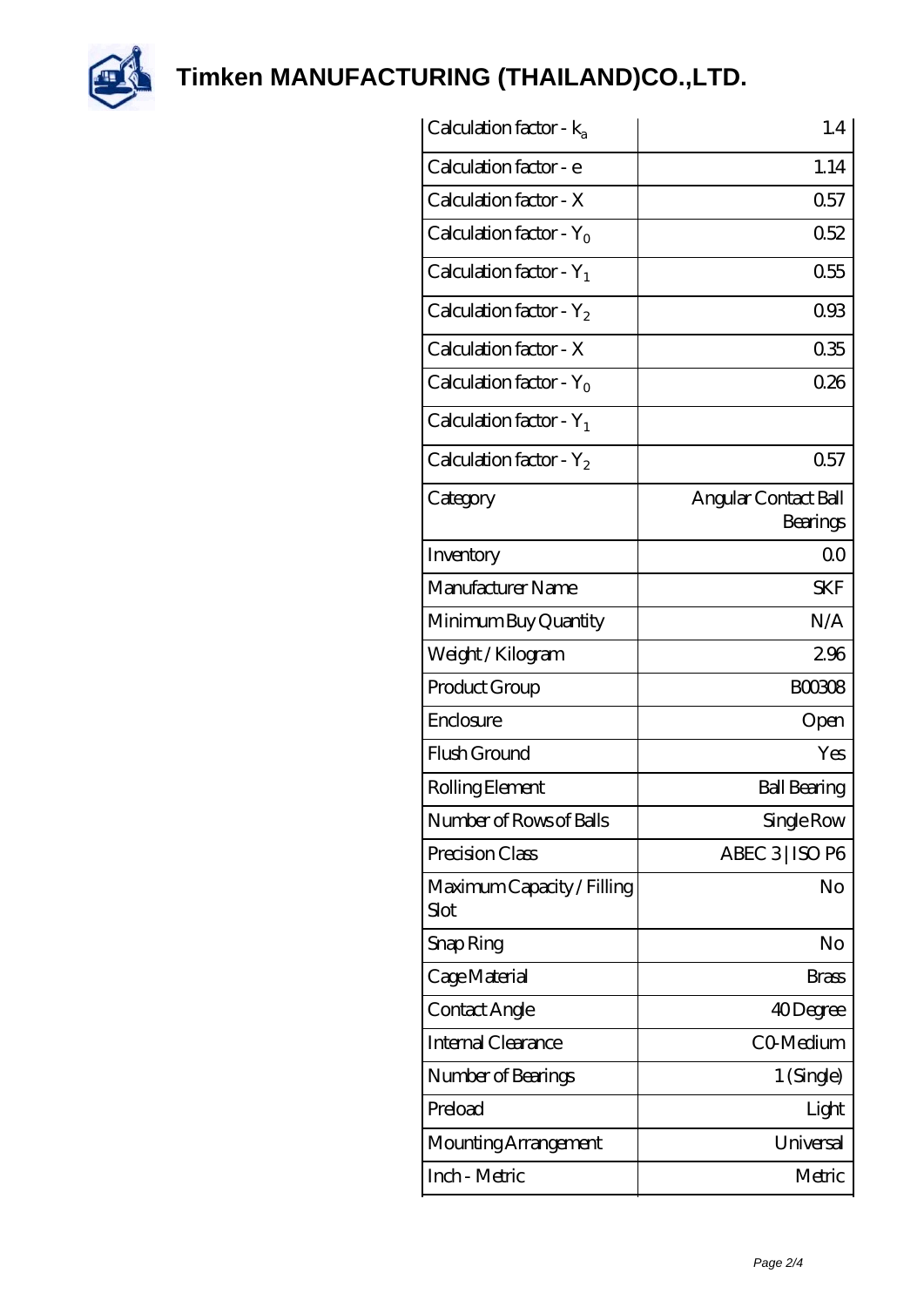

| Long Description                 | 95MM Bore; 170MM<br>Outside Diameter; 32MM<br>Width; Open; Yes Flush<br>Ground; Ball Bearing; Single<br>Row of Balls, ABEC 3   ISO<br>PG No Filling Slot; No Snap<br>Ring |
|----------------------------------|---------------------------------------------------------------------------------------------------------------------------------------------------------------------------|
| Category                         | Angular Contact Ball<br>Bearing                                                                                                                                           |
| <b>UNSPSC</b>                    | 31171531                                                                                                                                                                  |
| Harmonized Tariff Code           | 8482105028                                                                                                                                                                |
| Noun                             | Bearing                                                                                                                                                                   |
| Keyword String                   | Angular Contact                                                                                                                                                           |
| Manufacturer URL                 | http://www.skf.com                                                                                                                                                        |
| Manufacturer Item Number         | 7219BEGAM                                                                                                                                                                 |
| Weight/LBS                       | 6511                                                                                                                                                                      |
| Outside Diameter                 | 6.693Inch   170Millimeter                                                                                                                                                 |
| Bore                             | 374Inch   95Millimeter                                                                                                                                                    |
| Width                            | 1.26Inch   32 Millimeter                                                                                                                                                  |
| bore diameter:                   | $95 \text{mm}$                                                                                                                                                            |
| radial static load capacity:     | 118kN                                                                                                                                                                     |
| outside diameter:                | 170mm                                                                                                                                                                     |
| cage material:                   | <b>Brass</b>                                                                                                                                                              |
| overall width:                   | $32$ mm                                                                                                                                                                   |
| outer ring width:                | $32$ mm                                                                                                                                                                   |
| contact angle:                   | $40^{\circ}$                                                                                                                                                              |
| maximum rpm:                     | 4800RPM                                                                                                                                                                   |
| rowtype & fill slot:             | Single-RowNon-Fill Slot                                                                                                                                                   |
| finish/coating                   | Uncoated                                                                                                                                                                  |
| internal clearance:              | CO                                                                                                                                                                        |
| precision rating                 | ABEC $3$ (ISO Class 6)                                                                                                                                                    |
| closure type:                    | Open                                                                                                                                                                      |
| fillet radius                    | 2mm                                                                                                                                                                       |
| radial dynamic load<br>capacity: | 129kN                                                                                                                                                                     |